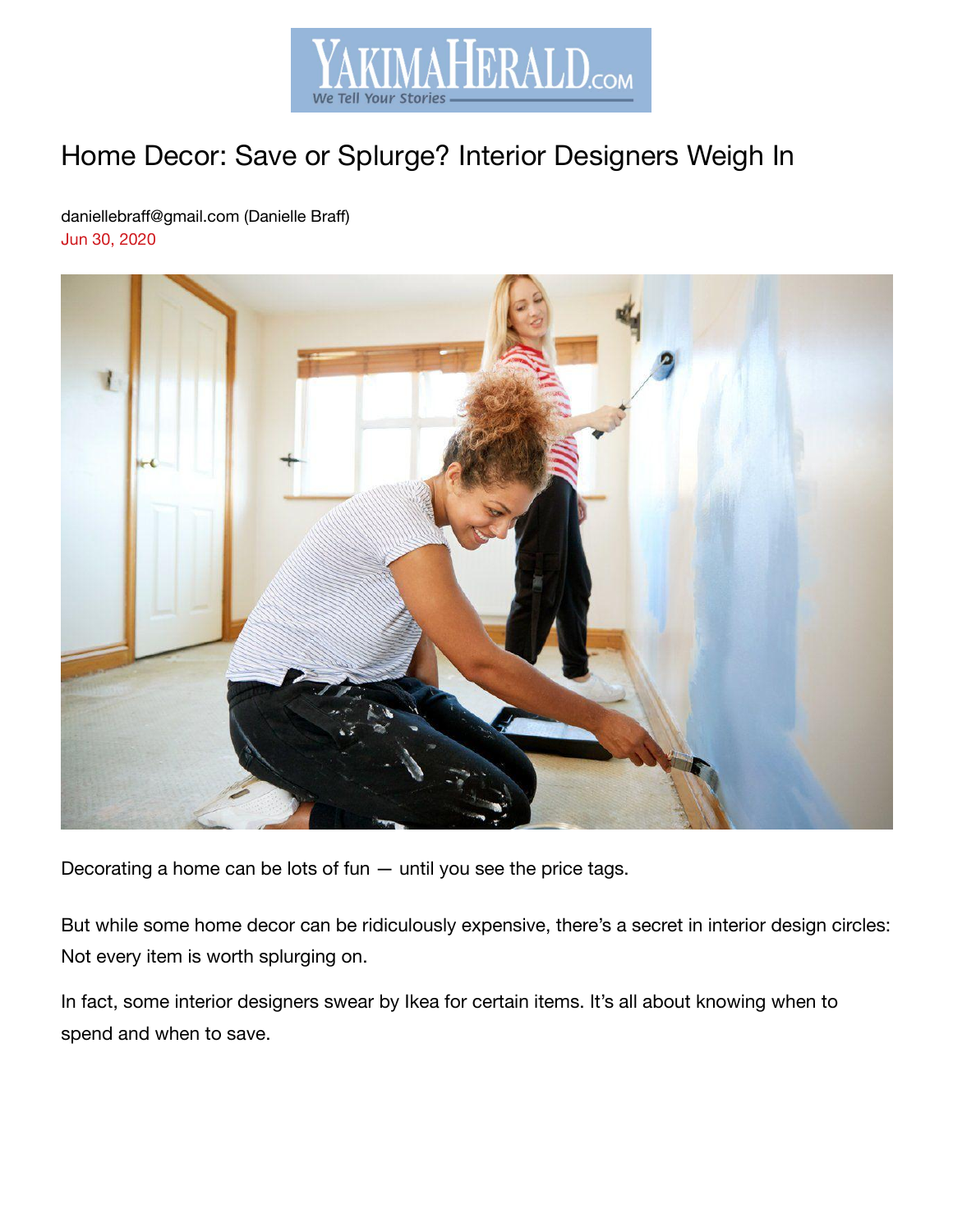# When to Save

#### Accent Seating

For furniture that you use daily – like your sofa – buy the best and most comfortable that you can afford. Your butt and back will thank you.

"But the upholstered armchair in your guest room that gets sat on just a couple of times per year?" asked [Lesley Myrick,](https://lesleymyrick.com/) an interior designer based in Atlanta. "That's where you can go with the cheap and cheerful option."

[World Market](https://www.worldmarket.com/) has plenty of cheap, cheerful options in this category. You might also check out one of these 20 stores for [affordable and stylish home furnishings](https://www.thepennyhoarder.com/home-buying/cheap-home-decor-stores/?aff_id=295&aff_sub3=YakimaHeraldRepublicRssFeed_save-money/home-decor-save-splurge/&utm_source=yakimaherald.com&utm_medium=Referral).

### **Decorations**

Save your money when it comes to throw pillows, as you can change their color or pattern on a yearly basis to give your home a fresh new look, said Amy Hillary, content creator for Wallsauce. She says the same goes for coffee table accessories.

"Saving money on the very Instagrammable stacked-book look means you can mix and match them as often as you like," she said. "You can really find bargains in charity shops or on Ebay."

# Kitchen Cabinets

These can easily be the most expensive part of a kitchen renovation, but there are some really great inexpensive options for cabinetry, Thomas said. This is where Ikea shines.

Instead of spending the money on cabinets, Thomas suggested splurging on stone countertops, plumbing fittings and appliances.

"When those are high-end, the entire kitchen is elevated, and no one would suspect you went for less expensive cabinets," he said.

# Paint

Painting a room can dramatically change a space for a relatively small cost. When your walls aren't in a great condition, use a paint that has a more muted sheen, said New York-based interior designer Phillip Thomas. Paint with muted sheens will hide some imperfections, while paint with higher sheen is less forgiving.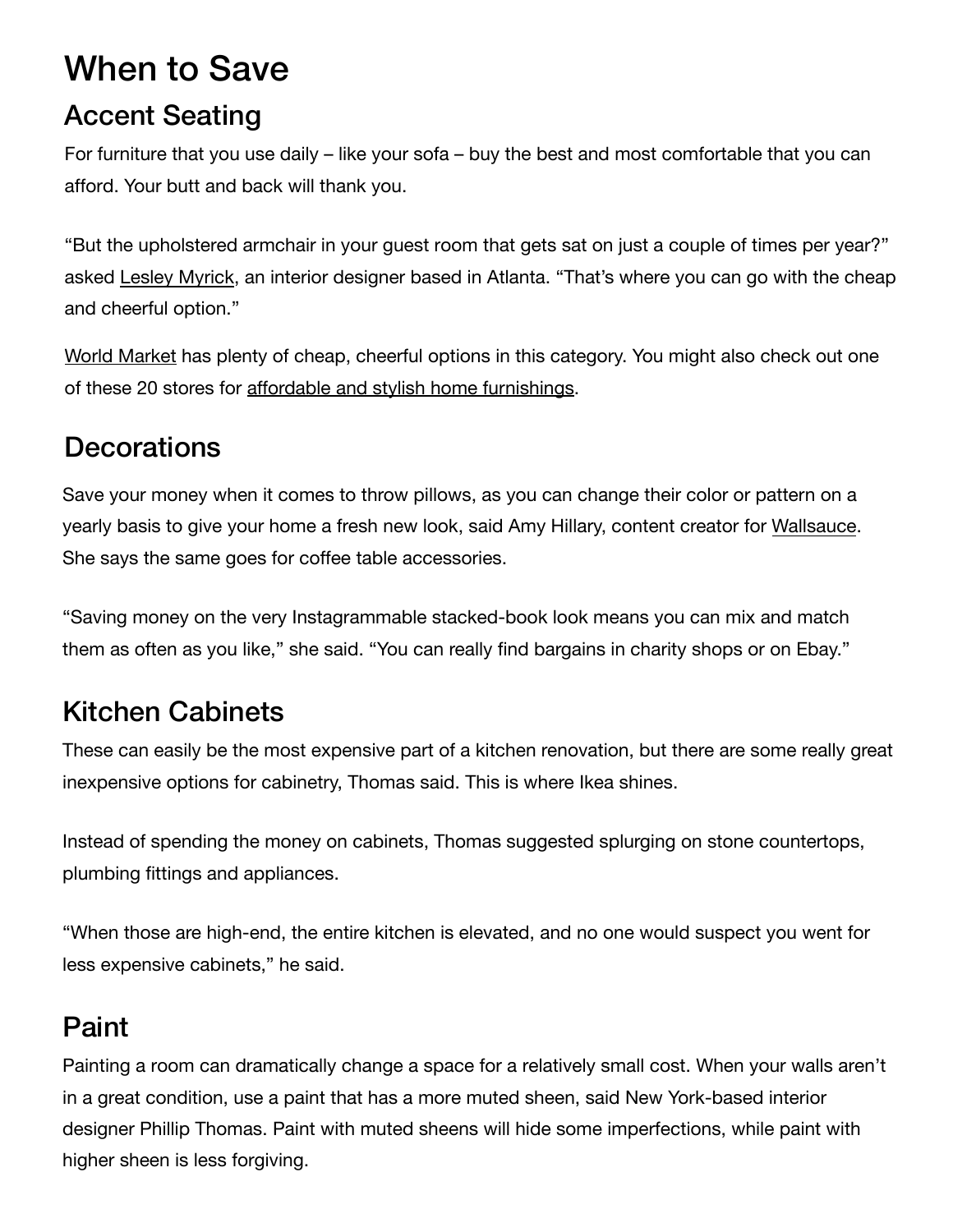Plus, if you use a matte option, you'll have better coverage, which means using less paint. And if you're not looking to spend the money to smooth out your walls with skim coating, this is a less expensive option that will look great, Thomas said.

### Rugs

This one may surprise you, as rugs can be an heirloom item. But if you've ever purchased an expensive rug, only for a child to spill grape juice or a dog to have an accident on it, you may understand.

"We tend to buy more inexpensive rugs that can easily be replaced after a few years so families with kids and dogs don't have to worry about spills on expensive rugs," said Shauna Glenn, principal designer and owner of [Shauna Glenn Design](https://www.shaunaglenndesign.com/) in Fort Worth, Texas. Glenn recommends snagging inexpensive rugs from [RugsUSA.com.](https://www.rugsusa.com/)

#### Side Tables

This is where Maria Martin, interior designer with Interior DesignWorks in Austin, Texas, always saves. That's because she purchases her side tables and wood furnishings from vintage and secondhand shops.

"You get better quality, and if you are good at searching for secondhand furniture, it will last forever," she said.

Here's what to look for when [buying furniture from secondhand or vintage shops.](https://www.thepennyhoarder.com/save-money/used-furniture/?aff_id=295&aff_sub3=YakimaHeraldRepublicRssFeed_save-money/home-decor-save-splurge/&utm_source=yakimaherald.com&utm_medium=Referral)

### Wall Art

Most of us love art, but it can get incredibly expensive. But if you're not curating a collection of valuable masterpieces and you just want something of substance on your main wall, you don't need to spend a fortune, said Jennifer Lewicki of [Judi Schwarz Interiors](https://judischwarzinteriors.com/) in Livingston, New Jersey.

"Many of our clients have invested in ready-made murals from suppliers like Magic Murals," Lewicki said. They have a wide range of subjects to choose from, and depending on the size of your wall, cost less than \$300.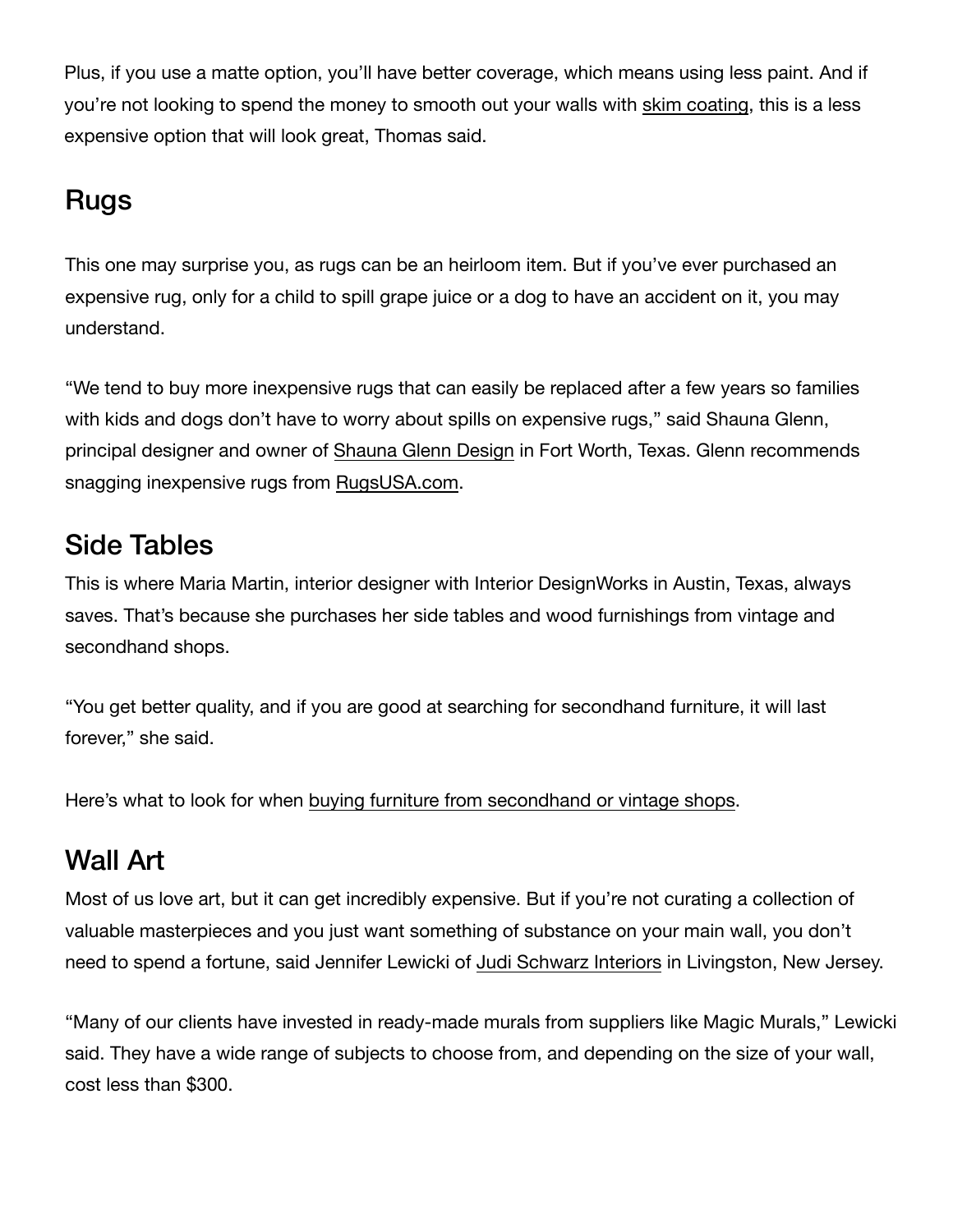"The result is something ov[ersized and dramatic, and gives the appear](https://www.googleadservices.com/pagead/aclk?sa=L&ai=CutTdDdYQX_meIsnbpwfb45ygApv0tYJeqbLit8ILwI23ARABINO5uyRgyba6i8Ck2A-gAZXJ-LYCyAEJ4AIAqAMByAMKqgTrAk_Q_VuJHg7ErmUCJdju8DZFeS4H5z_F2t4Cjai0lfhm4RVdSuTuK_Yd7X5oL6oNct08kMqZKJJp8eZAZdliRP4g8WPz_G_4mtskQ0RuJ6Bo2wM1J-ObuKgDOLACceG8ZFwxavOx1SiXy-NfUiypgFnmRsJQ9_6lFo707wmBS45TGBATcgb4O-LJASMG8yAiaytoJnQkJ66Ep0KdUxZrg902JngsBqg_tUFeVOI4VmKIyrVAQ8vAbVtFrW-5K-LCQAtVC4wz86UzuesuwW6jdUL5ZAG492_ug8020MXcRMqXmKH-SWXKHwtTAEY51rOAKjXg_sjQ3JLOGKp-hMzxovnsPIPiFtohJB4xbZl1hyTiyIDw5OWW4JMGamWyU80CYyO4By5z2J3NyeEZaVeCsI58ZZNV5wuAnLYRoV03dMWpIJQXSDmJA32lUeu9ZVD-gwIyPmdmY2W6weTLqKHFI5iMvXQeAOoRgqKRAMAE7s-bgfEC4AQBoAYugAfTtofJAagHjs4bqAfVyRuoB5PYG6gHugaoB_DZG6gH8tkbqAemvhuoB-zVG6gH89EbqAfs1RuoB5bYG6gHwtob2AcA0ggHCIBhEAEYHbEJZ8YksLats1WACgOKChJodHRwOi8vbmFpbm9hLmNvbS-YCwHICwHgCwGADAHYEwo&ae=1&num=1&cid=CAASEuRo--f9fcrEOEB9So7qsc-XVw&sig=AOD64_2cgFOrWIF9LB65afHNEqvky7wlXw&client=ca-pub-5472357192251791&nb=9&adurl=https://www.nainoa.com/%3Fgclid%3DEAIaIQobChMIudnBserS6gIVye3pCh3bMQckEAEYASAAEgI4ePD_BwE)ance of a custom wall design," she said.

If you go this route, Lewicki recommends working with an experienced wallpaper hanger to hang evenly without air pockets.

For an option that's even less expensive than Magic Murals, look at Target's Peel & Stick removable wallpaper, which starts at \$29[.99.](https://www.googleadservices.com/pagead/aclk?sa=L&ai=CutTdDdYQX_meIsnbpwfb45ygApv0tYJeqbLit8ILwI23ARABINO5uyRgyba6i8Ck2A-gAZXJ-LYCyAEJ4AIAqAMByAMKqgTrAk_Q_VuJHg7ErmUCJdju8DZFeS4H5z_F2t4Cjai0lfhm4RVdSuTuK_Yd7X5oL6oNct08kMqZKJJp8eZAZdliRP4g8WPz_G_4mtskQ0RuJ6Bo2wM1J-ObuKgDOLACceG8ZFwxavOx1SiXy-NfUiypgFnmRsJQ9_6lFo707wmBS45TGBATcgb4O-LJASMG8yAiaytoJnQkJ66Ep0KdUxZrg902JngsBqg_tUFeVOI4VmKIyrVAQ8vAbVtFrW-5K-LCQAtVC4wz86UzuesuwW6jdUL5ZAG492_ug8020MXcRMqXmKH-SWXKHwtTAEY51rOAKjXg_sjQ3JLOGKp-hMzxovnsPIPiFtohJB4xbZl1hyTiyIDw5OWW4JMGamWyU80CYyO4By5z2J3NyeEZaVeCsI58ZZNV5wuAnLYRoV03dMWpIJQXSDmJA32lUeu9ZVD-gwIyPmdmY2W6weTLqKHFI5iMvXQeAOoRgqKRAMAE7s-bgfEC4AQBoAYugAfTtofJAagHjs4bqAfVyRuoB5PYG6gHugaoB_DZG6gH8tkbqAemvhuoB-zVG6gH89EbqAfs1RuoB5bYG6gHwtob2AcA0ggHCIBhEAEYHbEJZ8YksLats1WACgOKChJodHRwOi8vbmFpbm9hLmNvbS-YCwHICwHgCwGADAHYEwo&ae=1&num=1&cid=CAASEuRo--f9fcrEOEB9So7qsc-XVw&sig=AOD64_2cgFOrWIF9LB65afHNEqvky7wlXw&client=ca-pub-5472357192251791&nb=7&adurl=https://www.nainoa.com/%3Fgclid%3DEAIaIQobChMIudnBserS6gIVye3pCh3bMQckEAEYASAAEgI4ePD_BwE)

#### Window Treatments

Since window treatments are always a huge part of any budget, one way to save on fabric window panels or curtains is to use an inexpensive solid linen fabric — which you can either make yourself or buy pre-made — for the main portion of the panels.

Then, embellish them by attaching 8" bands of a fancier fabric to the sides. This is a fairly easy DIY project for someone with basic sewing skills, and typically requires just two or three yards of fabric, said Terri Fiori, with [Fiori Interior Design](https://fioriinteriordesign.com/) in Wyckoff, New Jersey.

You could also go ahead and buy some of that perfect yet expensive fabric, but instead of using it on the drapes (which could use as much as 36 yards) you could use the expensive fabric as a window shade, and use a less expensive fabric for the drapes, said Karen Topjian, founder and managing partner of [MCM Designs](http://www.mcmdesigns.com/contactus.htm) in Englewood, New Jersey.

Topjian said she did this once and it worked very well. "The shade fabric was framed by the drapes and stood out – and used much less fabric, perhaps nine yards of fabric," she said. "This approach can create a win-win."

# When to Splurge

# Bedding

You should always invest in tactile items such as bedding, said Jaclyn Journey, co-owner of [Journey & Jacobs Design](https://www.journeyandjacobs.com/) in Louisville, Kentucky.

"We like to put a lot of money in tactile things you touch and feel on a regular basis: bedding should feel luxurious, soft and warm — and that means you will pay more for higher quality sheets," Journey said.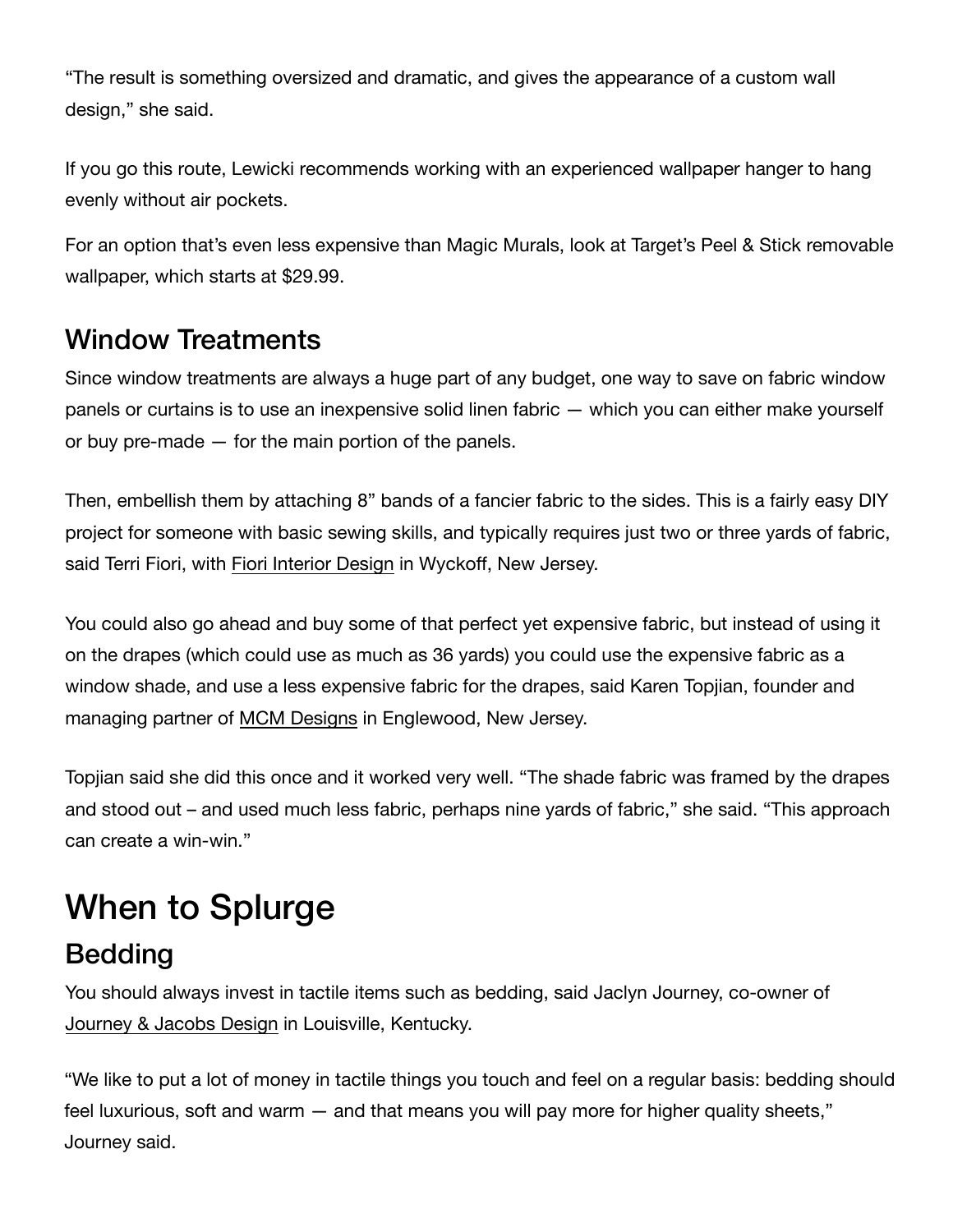You can still save some cash here, though. Top your bed with smaller, goose down-filled pillows you can snag at TJ Maxx for a bargain. "They look more expensive, even if they aren't," she said.

#### Kitchen Backsplash

You might experience sticker shock when seeing tile that costs \$100 per square foot, but when you only need it for the kitchen backsplash, it can make for a budget-friendly wow, according to Cozette Brown of [Cozette Brown Interior Design](http://cozettebrowninteriordesigns.com/) in Ringwood, New Jersey.

Another budget-friendly option is to use the expensive tile just above the stove with a complementary tile that costs less.

# Select Lighting

Invest in lights within areas that are important to you, said Colin Haentjens, a designer with The Knobs Company in Omaha.

"If you're an apartment renter like I am, you know the built-in lighting that is provided is generally barebones and is just enough to be considered functional at best," Haentjens said.

You'll likely end up buying a few floor and table lamps to make up the difference. Most of the lighting doesn't need to be expensive, as long as it provides enough light for tasks or the right type of light for relaxing.

However, you should invest in lights that are in areas which are important to you. For example, while most of the lighting in Haentjens' apartment is very simple and functional, he's also installed a Philips Hue Light inside an *Ikea Fado Table Lamp* to create relaxing, dramatic and dynamic environments in the living room.

# When to Save *and* Splurge

# The Dining Room

Keira Schultz, owner of KSDesigns in Arizona, said she mixes it up in her dining room. She puts her budget into a timeless higher quality dining room table, and saves on the chairs.